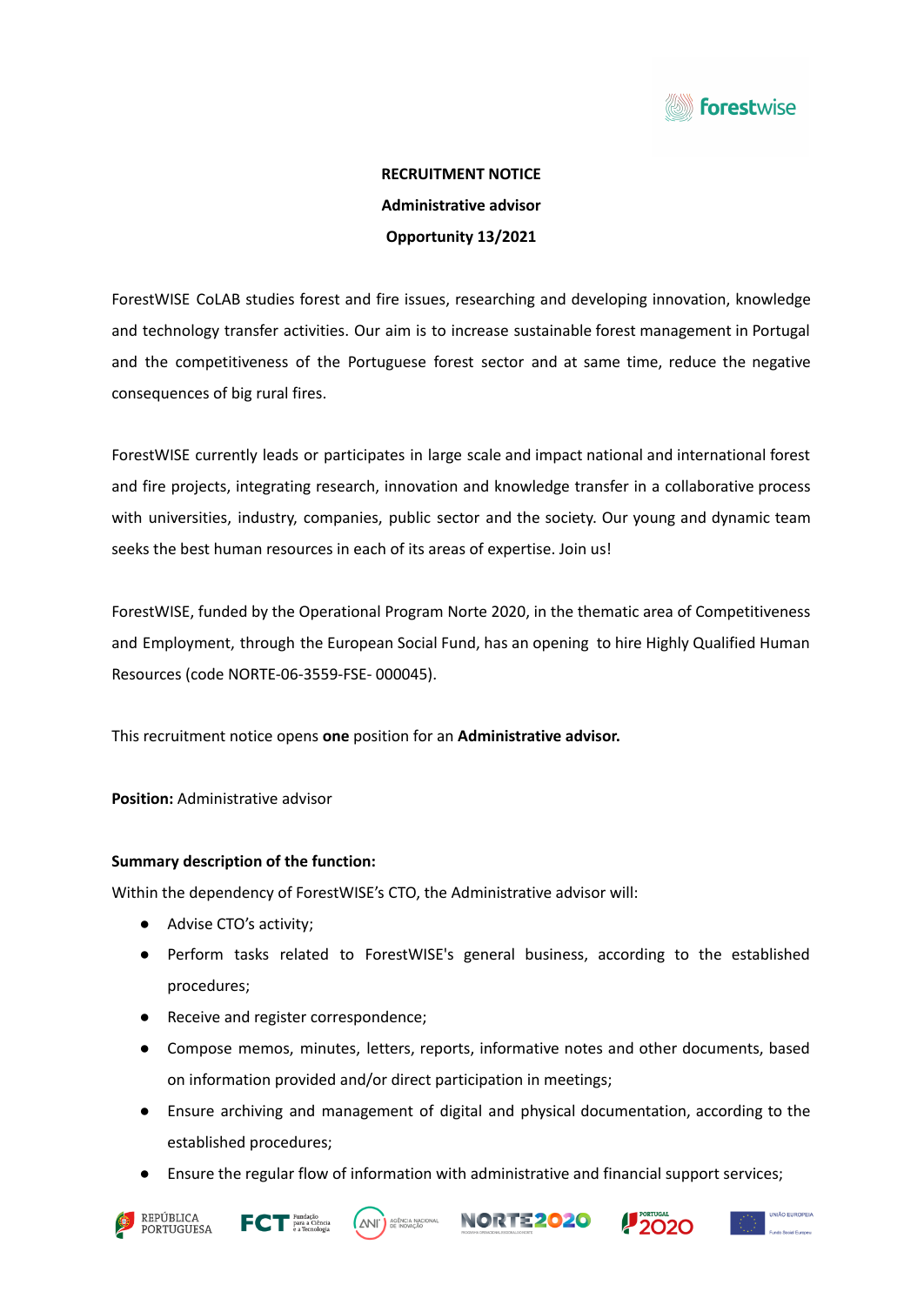

- Ensure administrative and logistical support to all ForestWISE employees;
- Administrative support for purchasing and facility management tasks.

## **Qualifications:**

- Degree in Secretariat, Administration or related areas
- Three years of professional experience in Administrative Office or Secretariat and Business Communication or Administrative management
- Experience in effective communication, organizational and social behavior techniques
- Understand the difference between the organization's mission, vision, and values;
- Acquirements about Office (user's perspective);
- Written and oral domain of the Portuguese and English language (C1 level of the European Common Reference Framework)

## **Personal skills/ Soft Skills:**

- Organization and work method skills;
- Ease of relationship with different interlocutors;
- Excellent communication and interpersonal skills;
- Excellent writing and synthesis skills;
- Proactivity and ability to identify improvements in the information flows;
- Proactivity in solving organization's daily issues;
- Ability to manage CTO's agenda;
- Availability and flexibility of schedule.

# **Evaluation Criteria:**

- Interview with candidates with curricular evaluation equal to or greater than 14 values
- The final classification will be the weighted average of the curriculum evaluation, which will assume
- a weight of 70%, and the interview, which will represent 30%
- Selection of the candidate with the best final ranking

- The jury reserves the right to decide not to select any candidate if they agree that none of the candidates has the profile required.